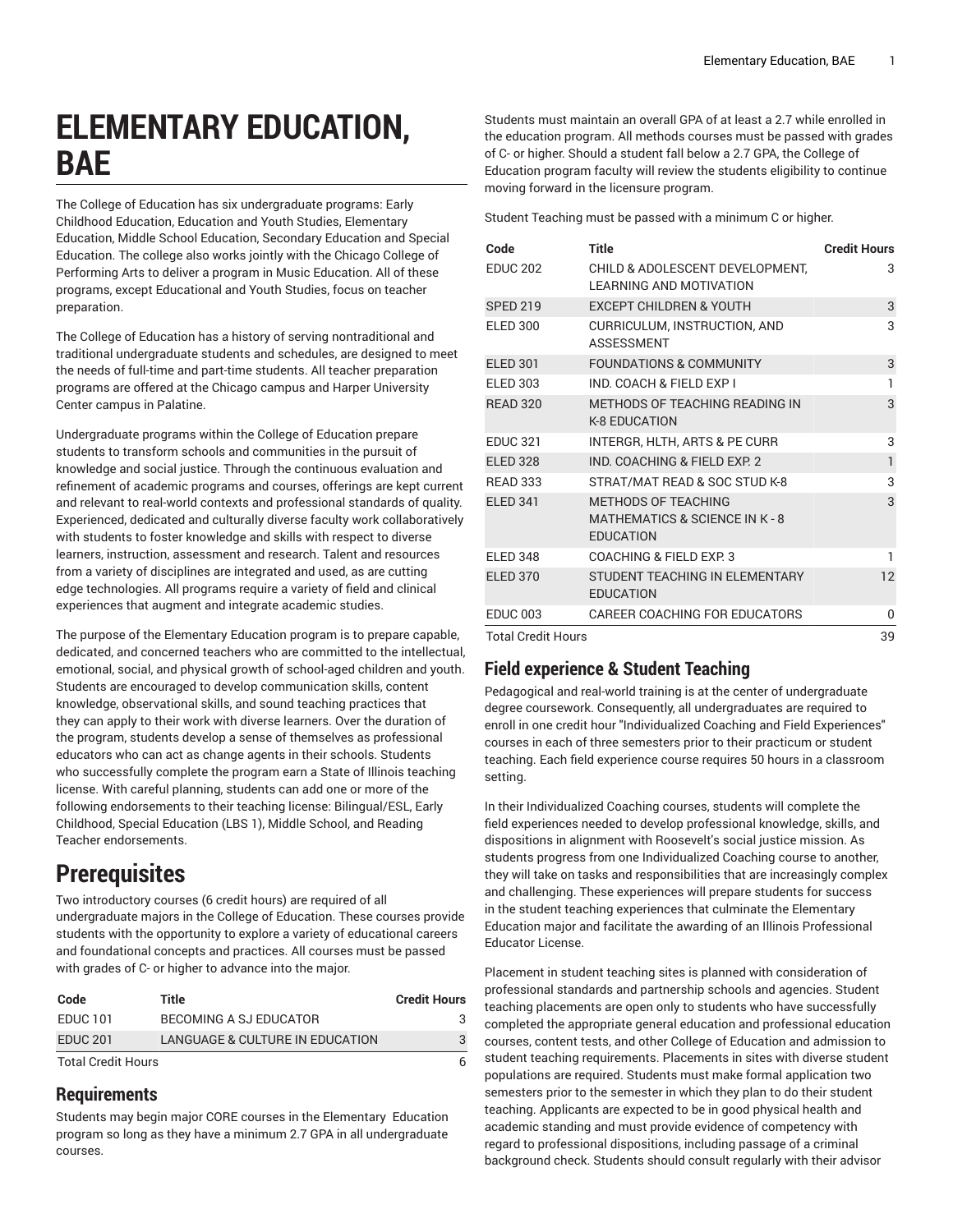about the specific requirements for licensure and student teaching in Illinois.

## **Licensure requirements**

In order to qualify for Roosevelt University's recommendation for the Illinois teaching license and elementary endorsement, students must meet all general education requirements that are in effect at the time of their application.

Students must consult with their education advisor to determine which general education courses are acceptable toward fulfillment of licensure requirements. Because requirements for licensure, graduation, and continuing enrollment are subject to change, undergraduates must consult frequently with their education advisors. The advising plan developed at program admission provides the most up-to-date and authoritative information with respect to all program and licensure requirements.

Students, one semester prior to their student teaching must submit proof of passing the Elementary Education content exam that meets the state's criterion and have a minimum 2.7 GPA in all undergraduate courses. All courses must be passed with grades of C- or higher. Please contact the College of Education for more information regarding the Elementary Education content exam criteria.

Before issuing a license, the Illinois State Board of Education also requires satisfactory scores on the Educator Teacher Performance Assessment Portfolio (edTPA).

| Code                                 | Title                                                       | <b>Credit Hours</b> |  |  |  |
|--------------------------------------|-------------------------------------------------------------|---------------------|--|--|--|
| <b>Licensure Course Requirements</b> |                                                             |                     |  |  |  |
| <b>Communication Skills</b>          |                                                             |                     |  |  |  |
| <b>ENG 101</b>                       | COMPOSITION I: CRITICAL READING &<br><b>WRITING</b>         | 3                   |  |  |  |
| <b>ENG 102</b>                       | COMPOSITION II: INTRODUCTION TO<br><b>ACADEMIC RESEARCH</b> | 3                   |  |  |  |
| <b>EDUC 101</b>                      | BECOMING A SJ EDUCATOR                                      | 3                   |  |  |  |
|                                      | <b>Ideas Across Disciplines</b>                             |                     |  |  |  |
| <b>EDUC 201</b>                      | <b>LANGUAGE &amp; CULTURE IN EDUCATION</b>                  | 3                   |  |  |  |
| <b>Humanities</b>                    |                                                             |                     |  |  |  |
| <b>HIST 106</b>                      | THE UNITED STATES TO 1865                                   | 3                   |  |  |  |
| or HIST 107                          | THE UNITED STATES SINCE 1865                                |                     |  |  |  |
| <b>ART 101</b>                       | INTRODUCTION TO THE VISUAL ARTS                             | 3                   |  |  |  |
| or THAR 206                          | <b>FUNDAMENTALS OF ACTING I</b>                             |                     |  |  |  |
| <b>FNG 210</b>                       | <b>BRITISH LITERATURE TO 1789</b>                           | 3                   |  |  |  |
| or ENG 211                           | <b>BRITISH LITERATURE 1789 TO PRESENT</b>                   |                     |  |  |  |
| or ENG 212                           | AMERICAN LITERATURE TO 1865                                 |                     |  |  |  |
| or ENG 213                           | AMERICAN LITERATURE 1865-PRESENT                            |                     |  |  |  |
| or ENG 220                           | INTRODUCTION TO LITERARY ANALYSIS                           |                     |  |  |  |
| <b>Mathematics</b>                   |                                                             |                     |  |  |  |
| <b>MATH 105</b>                      | FOUNDATIONS OF ARITHMETIC                                   | 3                   |  |  |  |
| <b>MATH 115</b>                      | <b>QUANTITATIVE &amp; SPATIAL REASONING</b>                 | 3                   |  |  |  |
| <b>MATH 121</b>                      | <b>COLLEGE ALGEBRA</b>                                      | 3                   |  |  |  |
| <b>RU Mission-Related Courses</b>    |                                                             |                     |  |  |  |
| <b>FYS 101</b>                       | <b>FIRST YEAR SUCCESS COURSE</b>                            | 1                   |  |  |  |
| or TRS 101                           | <b>TRANSFER SUCCESS 101</b>                                 |                     |  |  |  |
| <b>Experiental Learning</b>          |                                                             |                     |  |  |  |

6 credits from coursework categorized as Experiential Learning

| <b>Natural Science</b>    |                                                       |       |
|---------------------------|-------------------------------------------------------|-------|
| <b>BIOL 111</b>           | HUMAN BIOLOGY ((includes lab))                        | 1,3   |
| or BIOL 112               | ENVIRONMENTAL BIOLOGY                                 |       |
| <b>PHSC 101</b>           | PHYSICAL GEOGRAPHY I                                  | 3     |
|                           | or PHSC 103 GLOBAL CLIMATE CHANGE                     |       |
| or PHSC 103               | Must take BIOL 111 or BIOL 112 and must take PHSC 101 |       |
| <b>Social Science</b>     |                                                       |       |
| <b>HIST 111</b>           | THE WORLD TO 1500                                     | 3     |
| or HIST 112               | THE WORLD SINCE 1500                                  |       |
| POS 101                   | UNITED STATES POLITICS                                | 3     |
| or POS 102                | INTRODUCTION TO COMPARATIVE POLITICS                  |       |
| <b>ECON 234</b>           | ELEMENTARY STATISTICS                                 | 3     |
| <b>Total Credit Hours</b> |                                                       | 44-46 |

Your degree map is a general guide suggesting courses to complete each term on the academic pathway to your degree. It is based on the most current scheduling information from your academic program. Your program's degree map is reviewed annually and updated as schedules change (although you retain the same course requirements as long as you are continuously enrolled in your degree program).

Always work closely with your academic advisor to understand curriculum requirements and scheduling, as each student's academic plan can look slightly different.

| Year 1                                                         |                     |                                                           |                     |              |
|----------------------------------------------------------------|---------------------|-----------------------------------------------------------|---------------------|--------------|
| Fall                                                           | <b>Credit Hours</b> | <b>Spring</b>                                             | <b>Credit Hours</b> |              |
| <b>FYS 101</b>                                                 |                     | 1 ENG 102                                                 |                     | 3            |
| <b>ENG 101</b>                                                 |                     | 3 EDUC 201 <sup>5</sup>                                   |                     | 3            |
| <b>EDUC 101</b>                                                |                     | 3 HIST 106 or 107                                         |                     | 3            |
| <b>MATH 105</b>                                                |                     | 3 MATH 115                                                |                     | 3            |
| POS 101 <sup>2</sup>                                           |                     | 3 Art, Theater, or<br>Music Course <sup>1</sup>           |                     | 3            |
| BIOL 111 or 112 <sup>3</sup>                                   |                     | $\overline{4}$                                            |                     |              |
|                                                                |                     | 17                                                        |                     | 15           |
| Year <sub>2</sub>                                              |                     |                                                           |                     |              |
| Fall                                                           | <b>Credit Hours</b> | <b>Spring</b>                                             | <b>Credit Hours</b> |              |
| HIST 111 or 112 <sup>2</sup>                                   |                     | 3 PHSC 101 or 103                                         |                     | 3            |
| <b>MATH 121</b>                                                |                     | 3 ECON 234 <sup>2</sup>                                   |                     | 3            |
| <b>EDUC 202</b>                                                |                     | 3 SPED 219 <sup>6</sup>                                   |                     | 3            |
| <b>General Elective/</b><br>Endorsement<br>Course <sup>6</sup> |                     | 3 English Literature<br>Course <sup>1</sup>               |                     | 3            |
| General Elective/<br>Endorsement<br>Course <sup>6</sup>        |                     | 3 General Elective/<br>Endorsement<br>Course <sup>6</sup> |                     | 3            |
|                                                                |                     | 15                                                        |                     | 15           |
| Year <sub>3</sub>                                              |                     |                                                           |                     |              |
| Fall                                                           | <b>Credit Hours</b> | <b>Spring</b>                                             | <b>Credit Hours</b> |              |
| <b>ELED 300</b>                                                |                     | 3 READ 320                                                |                     | 3            |
| <b>ELED 301</b>                                                |                     | 3 ELED 328                                                |                     | $\mathbf{1}$ |
| <b>ELED 303</b>                                                |                     | 1 ELED 341                                                |                     | 3            |